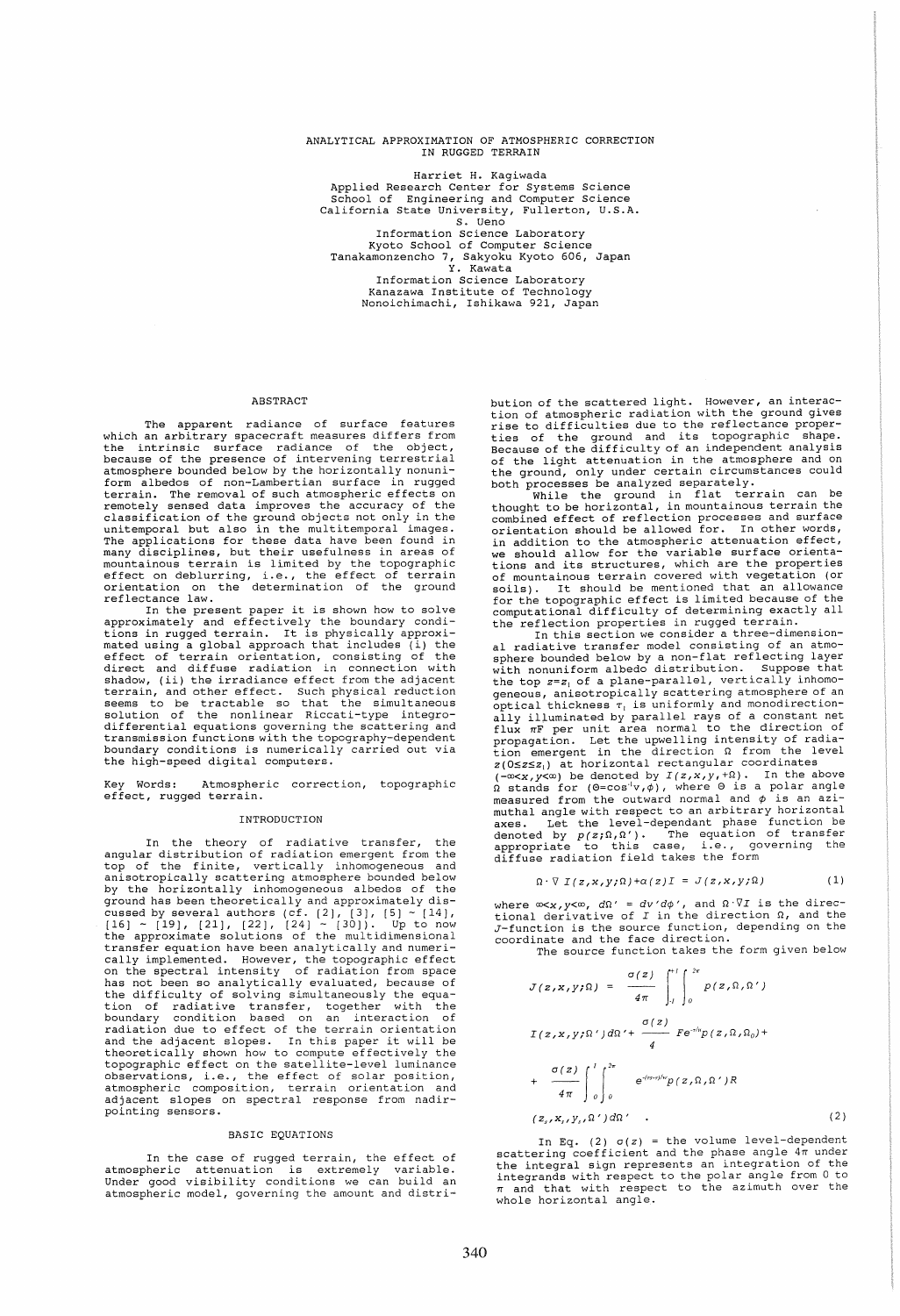Furthermore,  $\tau$  (or  $\tau$ <sub>s</sub>) is the optical depth corresponding to the altitude  $z$  (or  $z$ <sub>s</sub>); the optical thickness  $\tau_1$  is often used as an independent vari-<br>able instead of the geometrical thickness  $z_1$ . In Eq. (2) the  $R(z_s, x_s, y_s; \Omega)$ -function is the radiation quantity emitted in the direction  $\Omega(\Theta, \phi)$  from the target point  $(z_s, x_s, y_s)$  on the rugged terrain. The *R*-function takes the form

$$
R(z_s, x_s, y_s; \Omega) = \int_0^1 \int_0^{2\pi} \rho(z_s, x_s, y_s; \Omega, \Omega') \times
$$
  
 
$$
\times I(z_s, x_s, y_s; -\Omega') \nu' dv' d\phi' + uF e^{-r\delta/u}
$$

(3 )

 $\rho(z_s, x_s, y_s; \Omega_0, \Omega)$ ,

where p is the bidirectional reflectance function and furthermore I-function is the downwards intensi-

ty of radiation at the target  $(x_i, y_i, z_i)$ .<br>In order to accurately classify the sensed<br>radiance data, i.e., the satellite-level radiance of<br>a high spatial resolution, we should allow for such<br>factors as target position  $(z_i$ to the solar position, atmospheric composition, and the adjacency effect (i.e., the reflectance of the

surrounding).<br>
Such global information is contained in the<br>
form of isoelevation contour lines in geological<br>
maps and also in the digital terrain data on a<br>
computer compatible magnetic tapes. In the case of high-altitude imagery the radiometric correction due to the peculiarity of the reflectance characteristics seems to be small compared with that due to the low altitude imagery. In Eq. (3) the bidirectional reflectance law at the target changes horizontally and vertically. In

the target changes norizontally and vertically. In<br>other words it is assumed that the reflection at each point  $x_i$ , on the ground  $z_i$  is expressed in terms of the bidirectional reflectance function (BDRF)  $\rho$ . The  $\rho$ -function defines the angular reflectance law at each point on the ground, i.e., the probability distribution of reflection from an incident direction  $-\Omega'$  into direction  $\Omega$ . In other words, the scattered photons in the flat terrain only emerge into the upward hemisphere. In the simplest case it is example, an empirical photometric function was<br>proposed by Minnaert (cf. [15]), i.e., the scene<br>bidirectional reflectance factor,

$$
\rho(\lambda, e, i) = \rho(\lambda) \cos^{k(\lambda) - 1} i \cos^{k(\lambda) - 1} e,
$$
\n(4)

where  $\lambda$  is the spectral wavelength,  $k$  the Minnaert constant being related to the surface roughness, i an incidence angle and e an exitance angle.<br>Put the emergent radiance I-function of the

generalized Chandrasekhar's planetary problem in terms of the three-dimensional scattering function  $S(z_1, x, y; \Omega, \Omega_0)$ ,

$$
I(z_1, x, y; \Omega, \Omega_0) = FS(z_1, x, y; \Omega, \Omega_0) / 4v.
$$
 (5)

Then, on making use of Eqs.(1)~(3), after<br>somewhat lengthy analytical arguments (cf. [24],<br>[26]), we get the following partial differential-<br>integral equation for the scattering function  $S(z_1,x,y,\Omega,\Omega_0)$  as below,

$$
\frac{\partial S}{\partial z_1} (z_1, x, y; \Omega, \Omega_0) + (tan \Theta cos \phi + tan \Theta_0 cos \phi_0) \frac{\partial S}{\partial x} +
$$

+ 
$$
(\text{tan}\Theta \sin \phi + \text{tan}\Theta_0 \sin \phi_0) \frac{\partial S}{\partial y} +
$$
  
+  $\alpha(z_1) \left( \frac{1}{v} + \frac{1}{w} \right) S = \sigma(z_1) \left[ p(z_1; \Omega, -\Omega_0) + \frac{1}{w} \right]$ 

$$
+\frac{1}{4\pi}\int_{2\pi}S(z_{1},x,y;\Omega,\Omega'')p(z_{1};-\Omega'',-\Omega_{0})\frac{d\Omega''}{v''}
$$
  
+
$$
\frac{1}{4\pi}\int_{2\pi}p(z_{1},\Omega,\Omega')S(z_{11},x,y;\Omega',\Omega_{0})\frac{d\Omega'}{v'} +
$$
  
+
$$
\frac{1}{16\pi^{2}}\int_{-\infty}^{\infty}\int_{2\pi}^{\infty}\int_{2\pi}^{\infty}\int_{2\pi}S(z_{1},x-x',y-y';\Omega,\Omega')\times
$$

 $\times p(z_i; -\Omega', \Omega'') S(z_i, x', y'; \Omega'', \Omega_0) dx'dy'$ 

$$
\frac{d\Omega'}{v'} \frac{d\Omega''}{v''}\bigg\},
$$
\n(6)

(7)

together with the initial condition

 $S\left(\,z_{_s}, x_{_s}, y_{_s}; \Omega\,, \Omega_0\right) = 4\,\rho\left(\,z_{_s}, x_{_s}, y_{_s}; \Omega_0\,, \Omega_s\right) u v\,.$ 

Even with the aid of high-speed digital<br>computers, it does not seem easy to get the numeri-<br>cal solution of Eq. (6). In the next section it is shown how to get the numerical approximation of the ground albedo in rugged terrain with the aid of the<br>one-dimensional scattering and transmission func-<br>tions, allowing for the mean adjacent effect. In<br>our preceding papers (cf. [9]), we discussed the<br>boundary condition in simultaneous solution of the transfer and rendering equations is not easy in Cartesian coordinates. In section 4 we discuss the approximation, allowing for the adjacent and topographic effect.

## MODEL RENDERING

The apparent radiance of high spatial resolu-tion based on surface features by spacecraft depends on a number of factors such as the solar position, atmospheric composition, reflectance of backgrounds surrounding the target (adjacency effects), and the terrain slope. The accurate classification of the sensed radiance data requires the allowance of these effects. Up to now, based on the reasonable atmo-<br>spheric models, the adjacency effects have been<br>evaluated by allowing not only for the diffuse<br>reflector but also for the non-Lambertian surface.<br>Recently, an allowance of been approximately taken into account by combining the adjacent effect with the terrain elevation data (cf. (3), (9), [10), (12), (14), (18), (19), (21),  $(28)$ ,  $)$ .

In general, the atmospheric effect in rugged terrain should be evaluated in allowance with the topographic effect and the bidirectional reflectance law of each target pixel. In other words, the generation of images through application of photon scattering to models of objects and surrounding media is what we refer to here as "model rendering" (cf. (9), (11),). Let us discuss the energy in a radiation field due to emission of light, transmission through a nonhomogeneous nonscattering medium, and multiple reflections at various surfaces in the medium. The aim is to compute the intensity of the radiation coming from various directions and registering in an image plane in certain cells called pixels. It is assumed that phase, frequency and other temporal aspects can be neglected. Let us introduce the functions as below.

 $i(0, \varphi)$ =intensity of radiation at a point<br> x travelling in a direction whose polar<br>and azimuthal angles are 0 and  $\varphi$ .

If-distance between points  $x'$  and  $\overline{y}$ .<br>  $\rho(x, x', x'') =$  fraction of light travelling<br>
from a surface element at x" and arriv-<br>
ing at a surface element at x that is scattered by a surface element at *x',*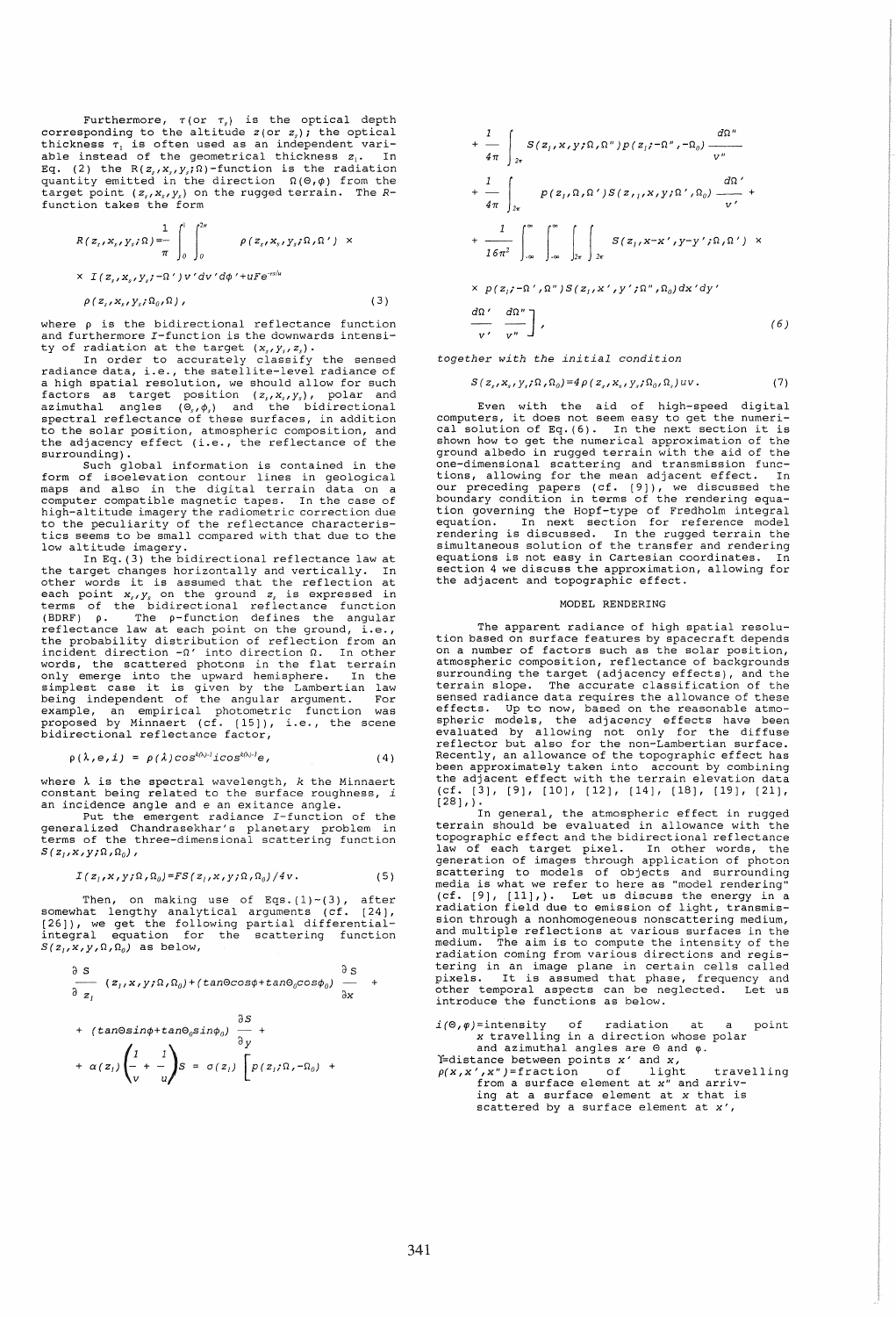$$
e(x, x')
$$
 = energy per unit time per unit area at x due to energy emitted at x',  $g(x, x')$  = geometric factor that takes into account intensityibility between points x' and x' as well as the spreading of energy from a point source:  $= 0$ , if there is no clear line of sight between x and x',  $=1/\tau^2$ , otherwise, where  $\tau$  is the distance between x and x'.

Introducing the function  $I$  which is a measure of the radiation at x due to radiation coming from  $x'$ ,

$$
I(x,x') = i(\Theta',\varphi')\cos\Theta\cos\Theta'/\tau^2,
$$
 (8)

then, I governs the integral equation

$$
I(x,x')=g(x,x')+ \{e(x,x')++\int_{s} \rho(x,x',x'')I(x',x'')dx''\}.
$$
 (9)

The integral is over S, all the surfaces of all the objects in the problem.

This discussion is based on Kajiya ([11)), who calls I the transport intensity. The quantity I has units of energy per unit time per unit area of source per unit area of the scatterer. I f the

because for animal end of the interest of the scatter-<br>ing, then the intensity of radiation satisfies an<br>integro-differential equation (see, [1], [5], [12]).<br>Approximate solutions: There are various<br>approximations to the s

scatterings, etc.<br>
In the case of diffuse reflector, the radiosi-<br>
ty approximation is useful, because the surfaces<br>
have not angular dependence on the bidirectional reflectance function. Then the radiosity  $B(x')$ , is defined to be

 $dB(x') = dx'$  integral over hemisphere

 $/I(0', \phi') \cos\theta'$  *Jdw* 

# =  $dx'$  integral over  $S/I(x,x')$  ] dx.

The radiosity is determined by computing the total integrated intensity. This is an intensive computation because of involving numerous intervisi-Computed Consider the integral equation was<br>bility calculations. The integral equation was<br>solved by a Monte Carlo method with multidimensional<br>sequential sampling by Kajiya whose results were<br>tompared with the ray tracing

Even though in the rugged terrain the Neumann solution of the rendering equation can be approxi-mated by a few terms, the simultaneous solution of the transfer and rendering equations is not so easy in Cartesian coordinates. Then, in next section we discuss an approximation for the adjacent and topographic effects.

#### ATMOSPHERIC CORRECTION IN RUGGED TERRAIN

In general, the atmospheric effect in rugged<br>terrain should be estimated in allowance with the<br>bidirectional reflectance law of each target pixel<br>in association with the revised rendering equation.<br>In other words, the bidi ance law depends on the terrain elevation and position, polar and azimuthal angles of the normal to the surface in a pixel, the angles of incidence and reflection in a pixel.

To evaluate exactly the atmospheric effect in

rugged terrain is very difficult. In this section, we approximate the atmospheric and topographic effects by ignoring variations in ground reflection due to the inclination of the target. Based on<br>Lowtran standard atmospheric model ([4]), the<br>scattering and transmission functions have been scattering and transmission functions evaluated.

Defining the mean adjacent effect, we have the following approximation for the target ground albedo A( ([9)):

$$
A_{t} = \left[I_{obs} - (P-V)\overline{A}^{2} - (Q-W)\overline{A} - R\right]/X
$$
\n
$$
X = e^{r}[B(\Upsilon, v)]\overline{T}\overline{R}e^{-r/a_{r}} + \frac{F}{4v}\int_{0}^{2\pi}\int_{0}^{1}
$$
\n
$$
T(\tau; w, u, \phi' - \phi_{0})
$$
\n
$$
\times B(\Upsilon(w, v))\Upsilon(w, v)dwd\phi'J,
$$
\n(11)

Where  $\overline{A}$  is the mean background albedo. B( $\Upsilon$ , v) is the bidirectional reflectance distribution function due<br>to Minnaert,  $J_s, L_i, P, Q, R, V$ , and W are respectively<br>radiance coefficients which can be computed from the S-, s\*-, and T-functions as below (cf. Kawata et al. 1988 (13)). Thus

$$
\overline{A} = -Q + \sqrt{Q^2 - 4P(R - T_{obs})} / 2P, \qquad (12)
$$

$$
B(\Upsilon, v) = (k+1) (\Upsilon v)^{k} / 2\pi, \qquad (13)
$$

$$
\Upsilon = \begin{cases}\n\cos\Theta & \text{for } \cos\overline{\Theta} \ge 0, \\
0 & \text{for } \cos\overline{\Theta} \le 0,\n\end{cases}
$$
\n(14)

$$
\cos \overline{\Theta} = uv + \sqrt{1 - u^2} \sqrt{1 - v^2} \cos (\phi_n - \phi_0), \qquad (15)
$$

$$
R = FS(\tau; \Omega, \Omega_0) / 4v, \qquad (16)
$$

$$
W = \exp\left\{\frac{-\tau}{v}\right\} L_{i}, \qquad (17)
$$

$$
L_t = \left\{ u \exp\left\{ \frac{-\tau}{u} \right\} + \frac{1}{4\pi} \int_{2\pi} T(\tau, \Omega', \Omega_0) d\Omega' \right\}, \qquad (18)
$$

$$
Q = \left\{ \exp \left\{ \frac{-\tau}{v} \right\} + \frac{1}{4\pi v} \int_{2\pi} T^*(\tau) \Omega', \Omega_0 \right\} L_i, \qquad (19)
$$

$$
P = \frac{1}{4\pi^2} \left\{ \exp \left\{ \frac{-\tau}{v} \right\} + \frac{1}{4\pi v} \right\}_{2\pi}
$$

$$
T''(7.2) \left\{ 0, 100 \right\} + T
$$

$$
T^*(\tau; \Omega', \Omega_0) \, d\Omega' \bigg\} \quad J, L, \quad \text{(20)}
$$

$$
J_s = \int_{2\pi} \int_{2\pi} S^*(\tau, \Omega', \Omega'') d\Omega' d\Omega'', \qquad (21)
$$

$$
= \frac{\exp(-\tau/v)}{4\pi^2} \qquad J_{s}L_{t}, \qquad (22)
$$

Furthermore  $I_{obs}$  is the observed radiance at top, Sand T-functions are respectively the scattering and transmission functions.

 $V$ 

Thus the Cos<sup>1</sup>V is the zenith angle of the normal to the target surface,  $\phi$  is the azimuthal angle of incoming radiation, and  $\phi_n$  is the direction of the maximum slope at the target.

or the maximum slope at the target.<br>If we denote the tilt angle of the target<br>surface as *α*, then we have 0<sub>n</sub>=α. Since the values of  $\alpha$  and  $\phi_n$  can be computed from the elevation data for a given rugged terrain, we can obtain the values of Y at each target location, those values depend on the height of the target, whereas in Eq. (14) the explicit dependence on the height of the target does not appear. In a flat terrain we have Y=u because a=O. The zero value of Y corresponds to the case<br>
where no direct solar illumination is available at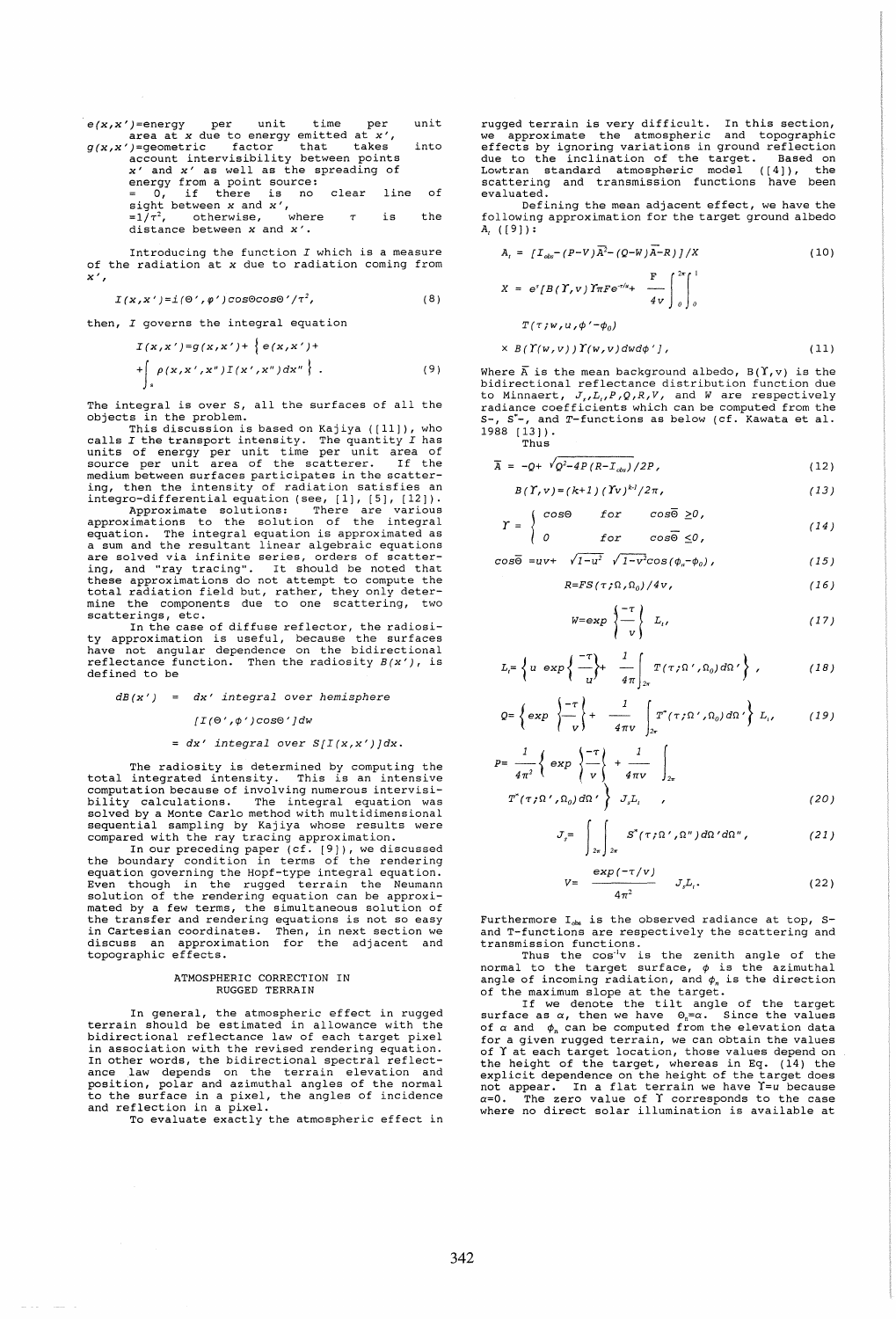the target point.

The S- and T-functions in Eqs. (10) and (11)<br>are the initial value solutions of the following<br>Riccati type of nonlinear integro-differential<br>equations, whose numerical values can be obtained<br>with the aid of the high-speed  $(cf. [1], [7], [21]).$ 

$$
\begin{aligned}\n\left\{\frac{1}{v} + \frac{1}{u}\right\} S(\tau; \Omega, \Omega_0) + \frac{S}{\tau} = \lambda(\tau) \left[ p(\tau; \Omega, -\Omega_0) \right. \\
&+ \left. \frac{1}{4\pi} \right]_{2\tau} P(\tau; \Omega, \Omega'') S(\tau; \Omega''', \Omega_0) \frac{d\Omega''}{v''} \\
&+ \frac{1}{4\pi} \int_{2\pi} S(\tau; \Omega, \Omega') p(\tau; -\Omega', -\Omega_0) \frac{d\Omega'}{v'} \\
&+ \frac{1}{16\pi^2} \int_{2\pi} \int_{2\pi} S(\tau; \Omega, \Omega') p(\tau; -\Omega', \Omega'') \\
&\times S(\tau; \Omega'', \Omega_0) \frac{d\Omega'd\Omega''}{v'v''}\n\end{aligned}
$$
\n(23)

$$
\frac{\partial}{\partial \tau} S^*(\tau; \Omega, \Omega_0 = \lambda(\tau)) \left\{ p(\tau; \Omega, -\Omega_0) \exp\left[ -\tau \left\{ \frac{1}{\tau} + \frac{1}{\tau} \right\} \right] \right\}
$$
  
+ 
$$
\frac{\exp(-\tau/u)}{4\pi} \int_{2\pi} T(\tau; \Omega, \Omega') p(\tau; -\Omega', \Omega_0) \frac{d\Omega'}{\nu'}
$$
  
+ 
$$
\frac{\exp(-\tau/v)}{4\pi} \int_{2\pi} P(\tau; \Omega, -\Omega'') T^*(\tau; \Omega'', -\Omega_0) \frac{d\Omega''}{\nu'}
$$
  
+ 
$$
\frac{1}{16\pi^2} \int_{2\pi} \int_{2\pi} T(\tau; \Omega, \Omega) p(\tau; -\Omega', -\Omega'')
$$
  
× 
$$
T^*(\tau; \Omega'', \Omega_0) \frac{d\Omega'd\Omega''}{\nu'v''}
$$
 (24)

$$
\frac{1}{v} T(\tau; \Omega, \Omega_0) + \frac{\partial T}{\partial \tau} = \lambda(\tau) \left[ exp \left\{ \frac{-\tau}{u} \right\} p(\tau; -\Omega, -\Omega_0) \right.\n+ \frac{1}{4\pi} \int_{2\pi} p(\tau; -\Omega, -\Omega'') T(\tau; \Omega'', \Omega_0) \frac{d\Omega''}{v''}\n+ \frac{exp(-\tau/u)}{4\pi} \int_{2\pi} S(\tau; \Omega, \Omega') p(\tau; \Omega', -\Omega_0) \frac{d\Omega'}{v'}\n+ \frac{1}{16\pi^2} \int_{2\pi} \int_{2\pi} S(\tau; \Omega, \Omega') p(\tau; \Omega', -\Omega'')\n\times T(\tau; \Omega'', \Omega_0) \frac{d\Omega' d\Omega''}{v'v''} \right],
$$
\n(25)

In Eqs. (23) through (25)  $\tau$  is the optical thickness

$$
\tau = \int_{0}^{z_1} \alpha(z) dz, \qquad (26)
$$

and  $\lambda(t)$  is the ratio of the scattering and trans-Equations (25), (26) and (27) should be solved subject to the initial conditions

and 
$$
S(0,\Omega,\Omega_0) = 0, \qquad T(0,\Omega,\Omega_0) = 0 \qquad (27)
$$

and 
$$
S^*(0;\Omega,\Omega_0) = 0
$$
,  $T^*(0;\Omega,\Omega_0) = 0$  (28)

Furthermore, the S, T,  $S^*$  and  $T^*$  functions satisfy the reciprocity relations

$$
S(\tau;\Omega,\Omega_0)=S(\tau;\Omega_0,\Omega), \quad S^*(\tau;\Omega,\Omega_0)=S^*(\tau;\Omega_0,\Omega) \qquad (29)
$$

and

$$
T(\tau;\Omega,\Omega_0)=T^*(\tau;\Omega_0,\Omega).
$$
 (30)

It should be noted that the bidirectional reflection law and the rendering equation have not been analytically taken in to account for the above discussion. In our later paper an interaction of the scattered and reflected radiation on the rugged

terrain will be analytically discussed. Eq. (10) is the basic equation which removes both the atmospheric and topographic effects from be Landsat data covering a rugged terrain, whereas<br>the Landsat data covering a rugged terrain, whereas<br>the adjacent effect due to the background albedos<br>been used for the production of a shaded relief<br>image in the classifi the Landsat computer Compatible Tape in the Kanazawa area, Japan. It provides a good example for qualitative analysis.

## APPLICATION AND RESULTS

In order to test the Minnaert assumption by our radiometric correction model, we selected the mountainous area near Kanazawa City, Ishikawa Prefecture, Japan. The elevations of the study site range from about 300m to 1600m. The Marine Observa-<br>tion Satellite (MOS-1) MESSR data taken on June 18, Eine Satellite (MOS-1) MESSR data taken on June 18,<br>1987 was used in this analysis. The MOS-1 MESSR has<br>the same wavelength bands as Landsat MSS with the spatial resolution of 50m. The solar zenith angle<br>at data acquisitio atmospheric parameters for these models were ob-

tained from Lowtran 6 code (Kneizys et al. 1983).<br>Figure 2 is the histogram equalized image of<br>the study site (320x290 pixels) with 16 gray levels<br>based on original band 4 data (showing strong<br>topographic effects) of MOS-1 value of Minnaert coefficient k. Because the variations in observed radiances in mountainous areas are believed to be primarily due to changes in areas are believed to be primarily due to changes in<br>slope inclination at the reflecting target, we can expect to have a constant albedo for forests of a single species after the removal of the topographic effect is done. We compute average albedos and its standard deviations of a selected brown birch forest area (located in the center of the study site) for<br>different values of k between 0 and 1. The appro-<br>priate value of k is so chosen that we have a<br>minimum standard deviation in albedo estimation of<br>such selected area. We f an appropriate Minnaert coefficient for a brown birch forest. The computed albedo distribution image based on the Minnaert reflection model with k=0.63 is shown in Figure 3. In this albedo image the removal of the topographic effects is successfully demonstrated. The computed albedo cross section (dotted line) along the 167th line, together with the CCT data cross section (solid line) along the same line are shown in Fig. 4. From this figure we can see a considerable flat albedo cross section along this line with a mean albedo A=0.53. This result is quite reasonable, because the ground cover along this line is a single category of brown birch forest. The foregoing results indicate the reflec-tion by rugged terrain vegetation (mostly deciduous forest) follows Minnaert's law, rather than Lambert's law.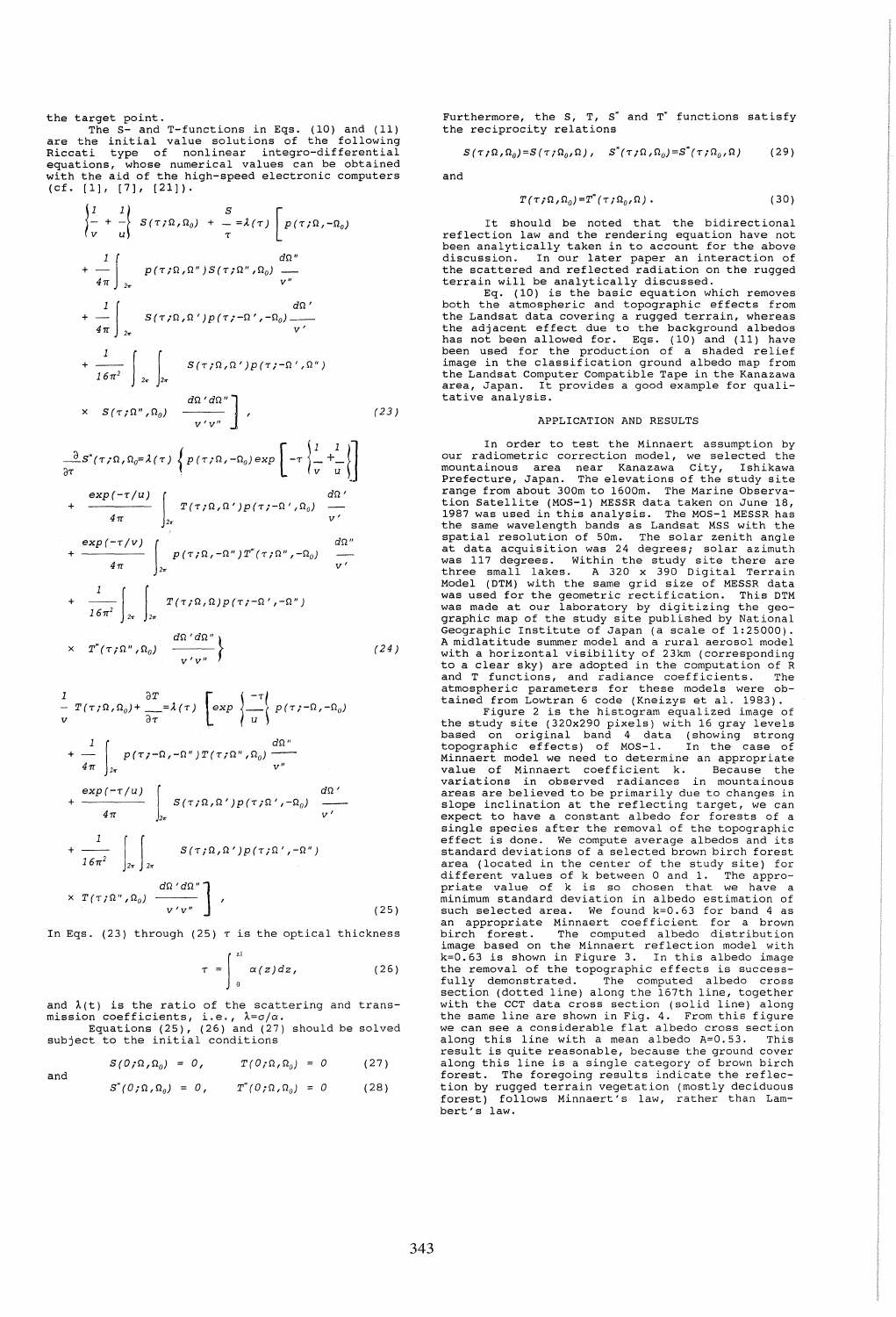- 
- The 1) conclusions of this study are as follows: In this study we have developed a new analytical correction method for rugged terrain data which allows the use of the<br>more general Minnaert reflection law at more general Minnaert reflection law at the ground surface. We demonstrated the validity of the proposed method for the MOS-l MESSR
- $2)$ image data.
- 3) We found that the reflection by rugged terrain vegetation (mostly deciduous forest) follows Minnaert's law, rather than Lambert's law.

# DISCUSSION

In this paper, based on the multidimensional<br>theory of radiative transfer in the vertically<br>heterogeneous atmosphere bounded by the vertically<br>and horizontally inhomogeneous background, we<br>discussed analytically and approx tion of radiation by rugged terrain vegetation<br>(mostly deciduous forest) based on Minnaert's law.<br>The validity of the proposed method for the MOS-1<br>MESSR image data is shown. In other words, it is<br>shown that the multidimen data obtained from space.

#### REFERENCES

- $[1]$ Busbridge, I.W. 1960. The Mathematics of<br>Radiative Transfer, Cambridge University Press, London.
- $(2)$ Crosbie, A.L., and Schrenker, R.G. 1982.<br>Exact expressions for radiative transfer in a<br>Three-dimensional rectangular geometry.<br>JQSRT, 28, pp. 507-526.
- [ 3) Dinner, D.J., Martonchik, J.V., Danielson,<br>E.D., and Brugge, C.J. 1989. Atmospheric<br>correction of high resolution land surface<br>images. IEEE IGARSS'89, pp. 860-863.
- $[4]$ Kneizys, F.X., shettle, E.P., Gallery, W.O., Chetwynd, J.H. Jr., Abreu, L.W., Selby, J.E.A., Clough, S.A., and Fenn, R.W., 1983. A"tmospheric Transmittance Radiance: Computer code Lowtran. AFGL-TR-83-0187, AIR FORCE GEOPHYSICS LABORATORY, Hanscom AFB, MASS.
- [ 5] Fraser, R.S., Ferrare, R.A., Kaufman, Y.J.,<br>and Markham, B.L. 1992. Algorithm for atmo-<br>spheric corrections of aircraft and satellite<br>imagery. Int.J.Remote Sensing, Vol. 13, pp. 541-557.
- [6J Haan, J.F.de., Hovenier, J.W., Kokke, J.M.M.<br>and Stokkom, H.T.C. van. Removal of atmo-<br>spheric influences on satellite-borne imagery:<br>a radiative transfer approach. 1991. Remote Spheric influences on satellite borne imager,<br>a radiative transfer approach. 1991. Remote<br>Sens. Environ. Vol. 37, pp. 1-21.
- $[7]$ Kagiwada, H.H., Kalaba, and Ueno, S. 1975.<br>Multiple Scattering Processes: Inverse and<br>Direct. Addison-Wesley Publ. Co., Reading Direct.<br>Mass.
- $[8]$ Kagiwada, H., Kalaba, R., Timko, S., and Ueno, S. 1990. Associate memories for system iden-tification: inverse problems in remote sens-ing. Math. Comput. Modelling. Vol. 14, pp. ing. Ma<br>200-202.
- (9) Kagiwada, H., Ueno, S., and Kawata, Y. 1990. Analytical approach to the simulation of the atmospheric and topographic effects in remote sensing from space. IEEE IGARSS'90, pp. 183- 186.
- (10) Kagiwada, H.H., Ueno, S., and Kawata, Y. 1991. Approximation of topographic effect on atmospheric correction in rugged terrain. IEEE IGARSS'91, pp. 665-668.
- (11) Kaufman, Y.J., and Fraser, R.S. 1984. Atmo-spheric effect on classification of finite field, Remote Sens. Environm., 15, pp. 95-118.
- $[12]$ Kawata, Y., Ueno, S., and Kusaka, T. 1988. Radiometric correction for atmospheric and topographic effects on Landsat MSS image. Int. J. Remote Sensing, Vol. 9, pp. 729-748.
- [13J Kawata, Y., Ohtani, A., Kusaka, T., and Ueno, S. 1989. On the classification accuracy for the MOS-1 MESSR data before and after the atmospheric correction. IGARSS'89, Vol. 2., pp. 802-805.
- $(141)$ Kawata, Y., Hatakeyama, A.H., Kusaka, T., and<br>Ueno, S. 1992. The evaluation of various<br>radiance components in mountainous terrain.<br>To appear in Proc. of IEEE IGARSS;92, Houston, USA.
- (15) Minnaert, M. 1961. Photometry of the moon, in Solar System, Vol. III, Planets and Satel-lites, G.P. Kuiper and B.M. Middlehurst, Eds. Chicago, Univ. Chicago Press, pp. 213-248.
- [16] Odell, S.R., and Weinman, J.A., 1975. The<br>effect of atmospheric haze on image of the<br>earth's surface, J. Geophys. Res., <u>80</u>, pp. 5035-5040.
- [17] Otterman, J., and Fraser, R.S., 1979, Adjacen-<br>cy effects on imaging by surface reflection<br>and atmospheric scattering. Appl. Opt., <u>18</u>, pp. 2852-2869.
- [18] Proy, C., Tanre, D., and Deschamps,, P.Y.<br>1989. Evaluation of topographic effects in<br>remotely sensed data. Remote Sens. Environ. 30, pp 21-32.
- [19 J Ranson, K.J., Irons, J.R., and Danghtry, C.S.T. 1991. Surface albedo from bidirection-al reflectance. Remote Sens. Environ. Vol. 35, pp. 201-211.
- (20) Sobolev, V.V., 1975, Light Scattering in Planetary Atmospheres (Translated by W. Ir-vine). Pergamon Press, Oxford.
- (21) Tanre, D., Herman, M., and Deshamps, P.Y., 1981, Influence of background contribution upon space measurements of ground reflectance, Appl. Apt. 20, pp. 3676-3684.
- [22] Woodham, R.J., and Gray, M.H., 1987. An analytic method for radiometric correction of satellite multispectral scanner data. IEEE Trans, Geosci. Remote Sensing. Vol. GE-25, pp. 258-271.
- [23] Ueno, S., 1960, The probabilistic method for problems of radiative transfer: X. Diffuse reflection and transmission in a finite inhomogeneous atmosphere. Astrophys. J., 124, pp. 729-745.
- (24) Ueno, S., 1982, Remote sensing-research experience and problems, in Marine Remote Sensing (Eds. Vernberg, F.J., and Diemer, F.D.), Univ. S. Carolina Press, pp. 451-510.
- [25] Ueno, S., Haba, Y., Kawata, Y., Kusaka, T.,<br>and Terashita, Y., 1979, The atmospheric<br>blurring effect on remotely sensed earth<br>imagery, in Remote Sensing of Atmosphere (Eds.<br>Fymat, A.L., and Zuev, V.E.). Elsevier Sci.<br>
- [26 J Ueno S., and Kawata, *Y.,* 1987, Earth-Atmo-sphere System: Identification of optical Parameters, in Encyclopedia of Systems and Control (Ed. Singh, M.), Pergamon Press, pp. 1307-1311.
- [27] Ueno, S., Kawata, y., and Kusaka, T., 1987,